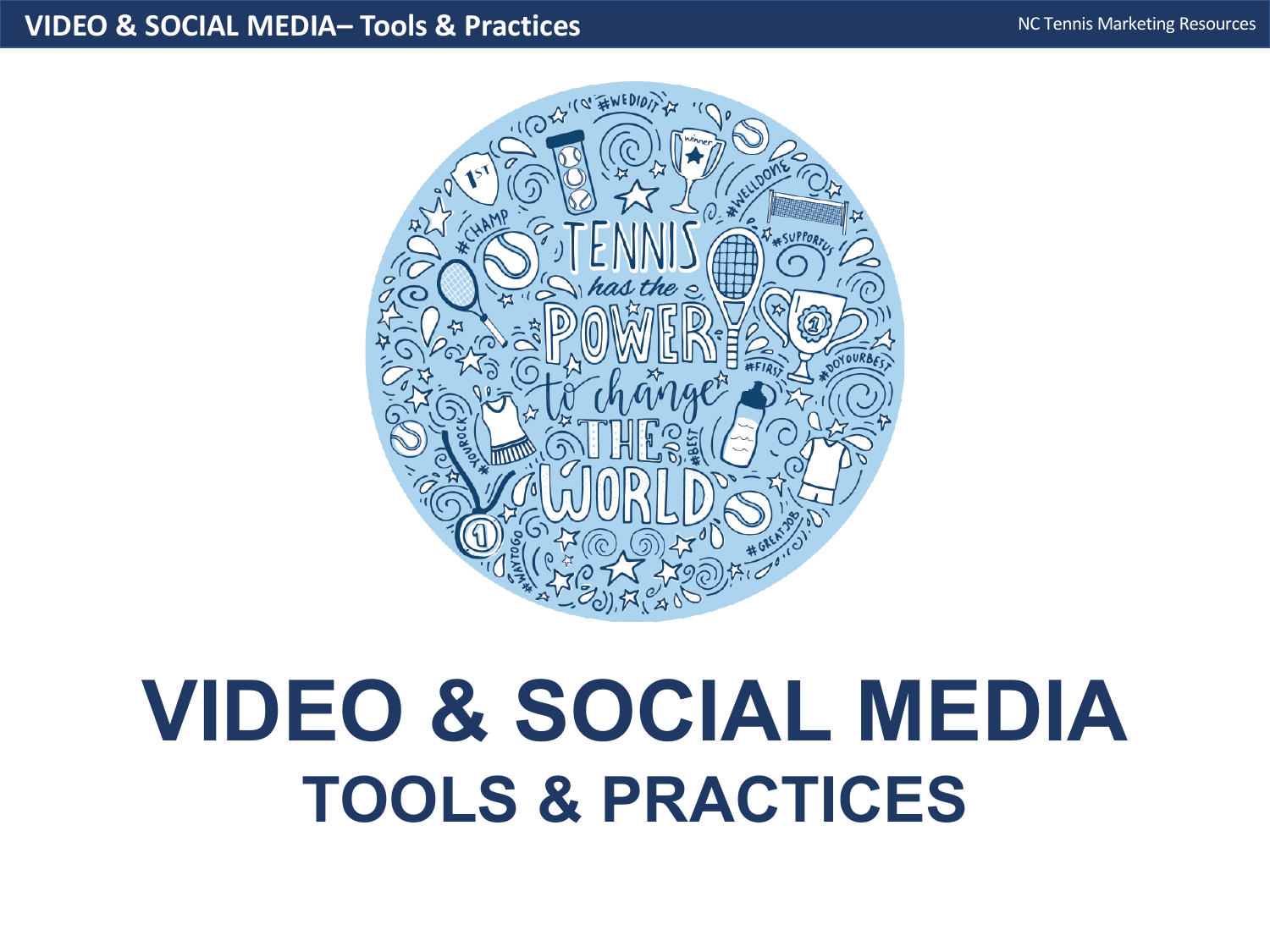## **What are some tips for content creation and engagement?**

## **Call to Action:**

The majority of your social media content should have a call to action. Whether you are encouraging people to check out your website, read an article, tag a friend, etc., it is always a good idea to focus your audience's attention on specific goals.

#### **Customer Service:**

One easy way to showcase engagement is by answering questions sent to your page's direct messages and replying to comments on posts. By keeping up with what people are saying on your posts, you can provide a digital customer service.

You can also set up auto replies, in case you are worried about not being able to reply in a timely manner (i.e. if you are on vacation or if it is the weekend).

#### **Utilize hashtags, emojis and tagging to elevate your engagement**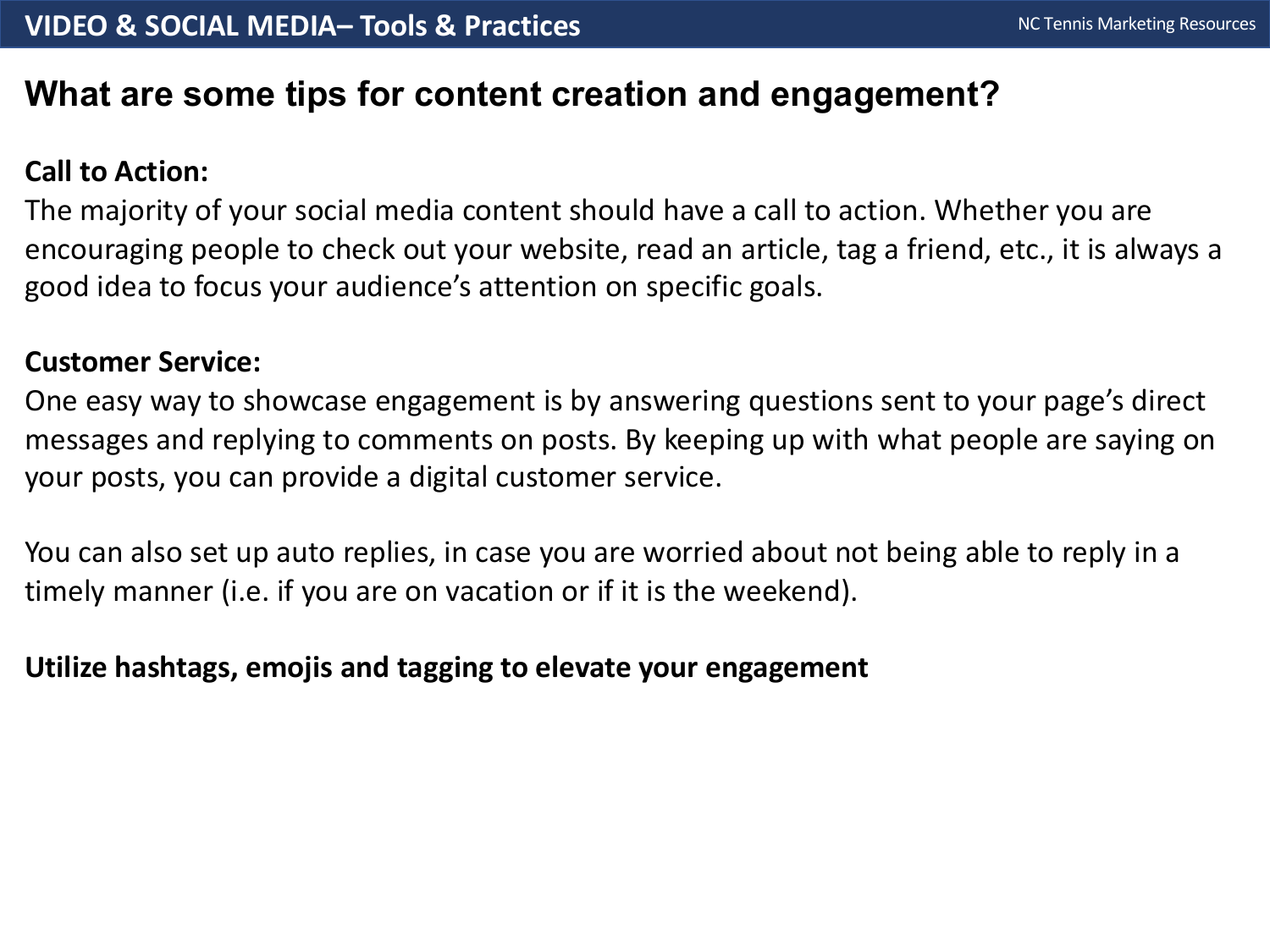# **Photography & Graphics**

## **Photos of Minors:**

It is important to be mindful when posting pictures of minors on your website. At most tournament events, participants sign a waiver that grants you permission to use their photos. However, if you are hosting an event at a school or some other community event, you may not have permission. It is always best to ask permission from a parent, if possible, prior to posting any pictures of unknown subjects. Creating a media release form is a good idea.

## **Graphics:**

Utilize resources with pre-crafted content. Websites like Canva.com have templates that can be easily edited and pre-sized to fit the appropriate platform.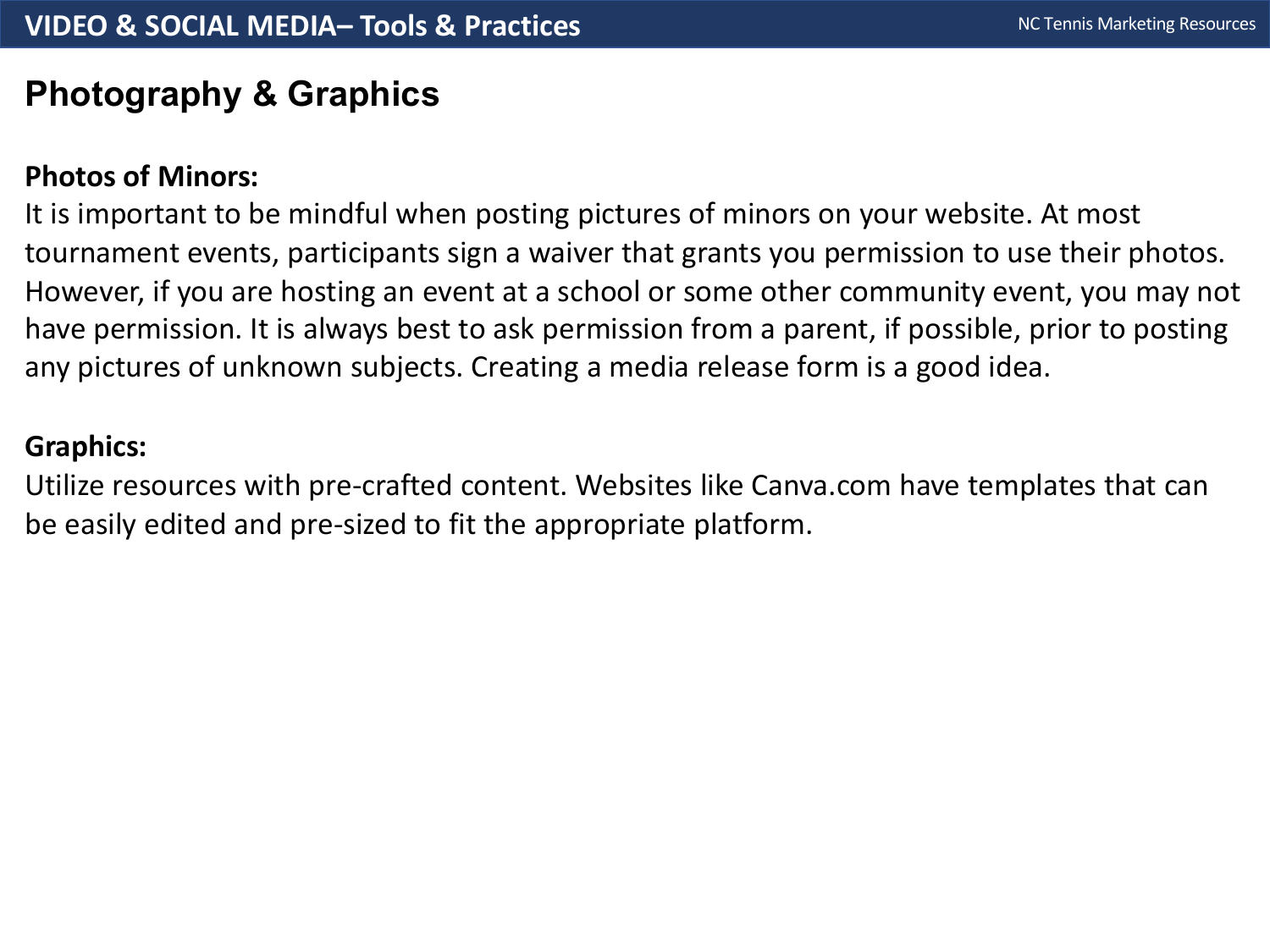# **How should I script a video?**

Use a simple intro and outro.

Intro: "Hi everyone, I'm [name] with the [organization name]." Briefly describe your program and what's in it for tennis players or people looking to start playing tennis. Outro: Thank your audience for watching, confirm the call-to-action (visit website, etc.)

## **Any other tips to improve video quality?**

- Turn phone sideways so you are recording horizontally.
- Place the phone no more than 3-5 feet away from you so the audio is clear.
- Choose a comfortable and quiet place.
- Ensure the lighting is good. If indoors, don't sit in front of a window.
- Show your personality. Be authentic.
- Be brief, make your point and enunciate.
- Provide clear direction on the call-to-action.